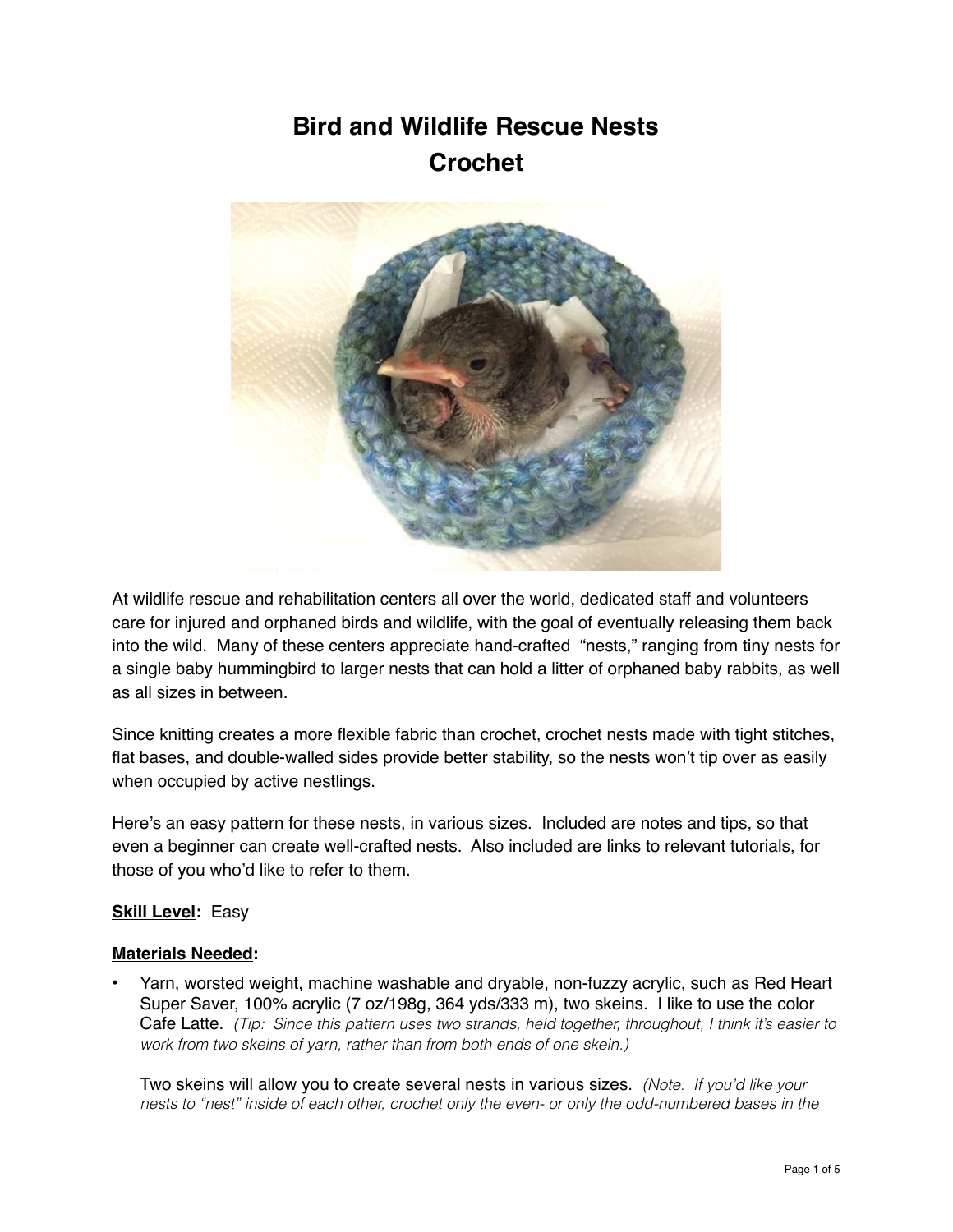*chart below.)* The approximate weight of each finished nest is also included on the chart, so you can estimate how many nests you will be able to make with your yarn.

Injured and/or orphaned babies don't care what color their nests are, so feel free to use your leftover yarn. Just be sure it's 100% acrylic and not fuzzy. For example, I used Caron Simply Soft, 100% acrylic (208 yds/190 m, 4 oz/113.4 g) for the nest in the above photo, because that's what I had in my stash at the time. *(Note: Please don't use fuzzy yarns. Apparently, fuzz can come loose and get caught in little mouths, or even be swallowed, potentially causing life-threatening gastric problems.)*

- Crochet hook, size H (5.00 mm)
- Stitch marker *(Tip: A running stitch marker of contrasting yarn works best for spiral-crochet projects, like this one. I like to use dental floss.* [http://www.littleowlshut.com/#!How-to-use-running](http://www.littleowlshut.com/#!How-to-use-running-stitch-marker/cn43/565dcfe10cf2099ad66eef92)stitch-marker/cn43/565dcfe10cf2099ad66eef92*)*
- Measuring tape
- **Scissors**
- Blunt yarn needle for weaving in ends.

**Gauge:** Approximately 14 stitches x 15 rows in 4" x 4", double stranded. Exact gauge is not crucial for this project. It's more important to create relatively tight stitches, to minimize holes and achieve a sturdy nest.

**Stitches Used:** Chain stitch, single crochet, slip stitch, and how to crochet through the back loop. You can review stitch instructions here: http://www.craftyarncouncil.com/tip\_crochet.html

You'll also need to know how to create a magic ring, also known as a magic loop: http:// [www.planetjune.com/blog/tutorials/magic-ring-right-handed or http://www.planetjune.co](http://www.planetjune.com/blog/tutorials/magic-ring-right-handed)[m/blog/](http://www.planetjune.com/blog/tutorials/magic-ring-left-handed) tutorials/magic-ring-left-handed

## **Abbreviations:**

| Inc | increase, by working two single crochet stitches into one stitch |  |  |  |
|-----|------------------------------------------------------------------|--|--|--|

- sc single crochet (called double-crochet in the UK)
- st stitch
- pm place marker
- ( ) work the instructions between the parentheses as many times as indicated

#### **Notes:**

- These nests are worked with two strands of yarn held together, throughout. This creates a stiffer, sturdier fabric and minimizes holes between the stitches. The nests are worked in continuous spirals, so there's no need to join or turn your work, once your magic loop is created.
- Try to keep your stitches relatively tight, so your nest won't be soft or floppy. We don't want active babies tumbling out of their nests! Tight stitches will also help prevent tiny feet and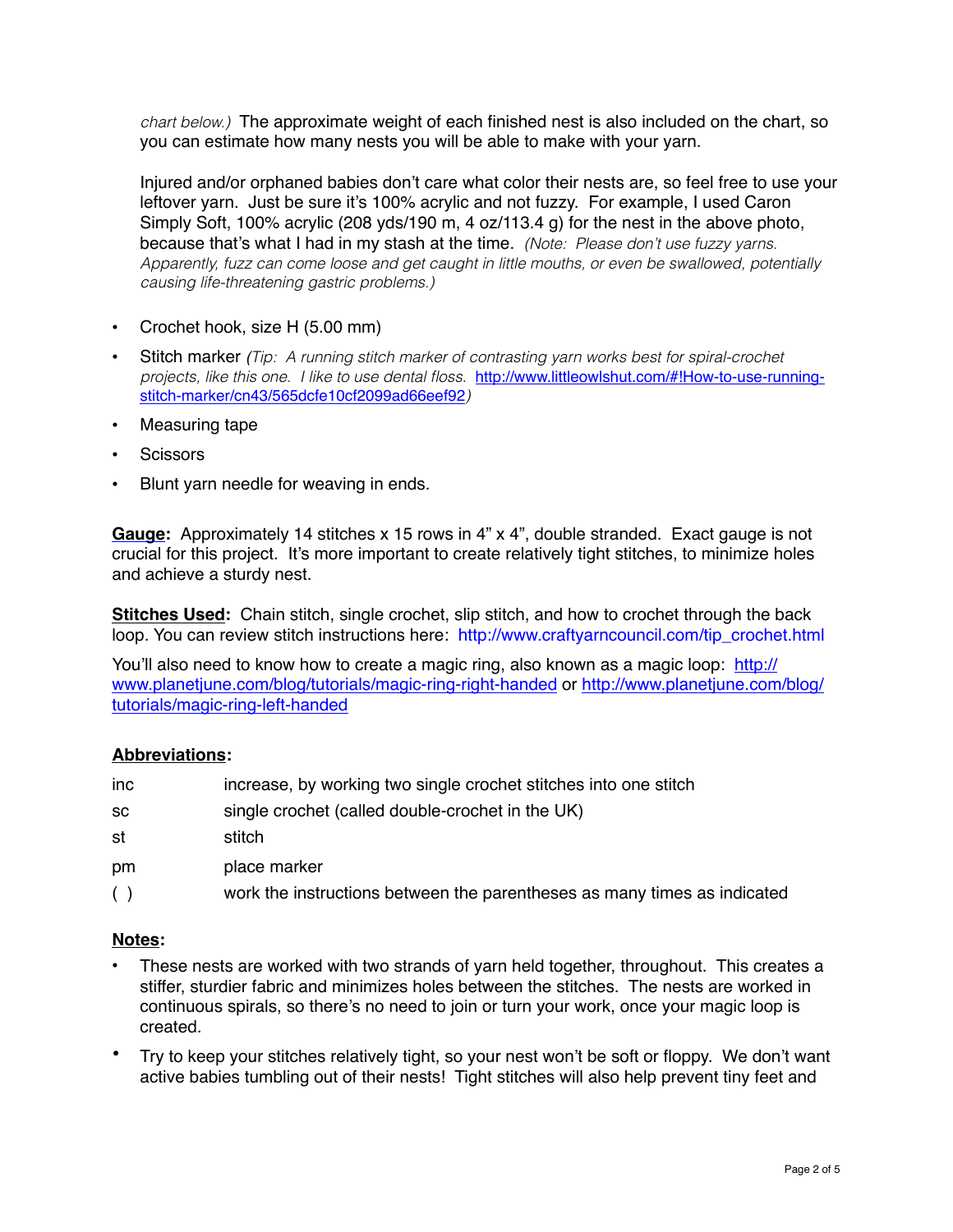claws from getting caught in holes in the fabric, which can cause serious, even lifethreatening, injury to fragile little legs and feet.

- I find it saves a lot of time and frustration if I use a running stitch marker and count my stitches after every row of the base and every few rows on the sides.
- Caregivers often line nests with Kleenex or paper towels, to catch droppings. This takes up a bit of room, so if the nest sides seem a bit tall to you, that's why.
- Nests with sides that can be partially or fully folded are helpful for all but the tiniest nest. Double-sided nests that can be folded all the way down to the base are the most stable, so they better contain active occupants or older nestlings, who like to perch on the sides of the nests, as they would in the wild. *(Note: Please don't stitch the double-sides to the base of the nests. Sometimes, caregivers like to have the option of a very deep nest, e.g. for cavity nesters.)*

## **INSTRUCTIONS:**

## **Creating the base of the nest:**

**Make a magic ring:** (Also called a "magic loop".) The magic ring helps prevent the center hole left by other methods. Refer to the section "Stitches Used" (above) for link to a tutorial. Be sure to work it with two strands of yarn, held together.

**Round 1:** Work 6 single crochet (sc) stitches into the center of your magic ring. Be sure to crochet over the tail yarn and the ring yarn (all four strands), so that the magic ring will close properly. When you finish, you should have a total of 6 sc stitches. *(Tip: Be sure to count only the sc stitches. Don't count the stitch on your hook or the chain stitch that secures the beginning of your magic ring.)* 

Pull the tail yarn to close the ring as tightly as possible, so there won't be a hole in the center of your ring which might catch little feet or claws. It should close easily and completely. Join your work with a slip stitch and then place your marker (pm). Don't weave in the tail ends until your nest is complete.

**Round 2:** Beginning with the first sc of your previous round (Round 1, above) *(not the chain stitch that secures the beginning of the magic ring)*, inc (2 single crochet in each stitch) all the way around, being sure to always catch both strands of yarn. When you finish this round, you will have a total of 12 sc stitches, not counting the stitch on your hook or the chain stitch that secures your magic ring. Place your marker (pm).

Continue with the following rounds, always starting in the first sc of your previous round. *(Tip: When you reach your desired base diameter, slip stitch the final stitch of your final row, before proceeding to the First Round of the sides. This will minimize the "jog" that happens in spiral crochet and make your base a bit more stable.)*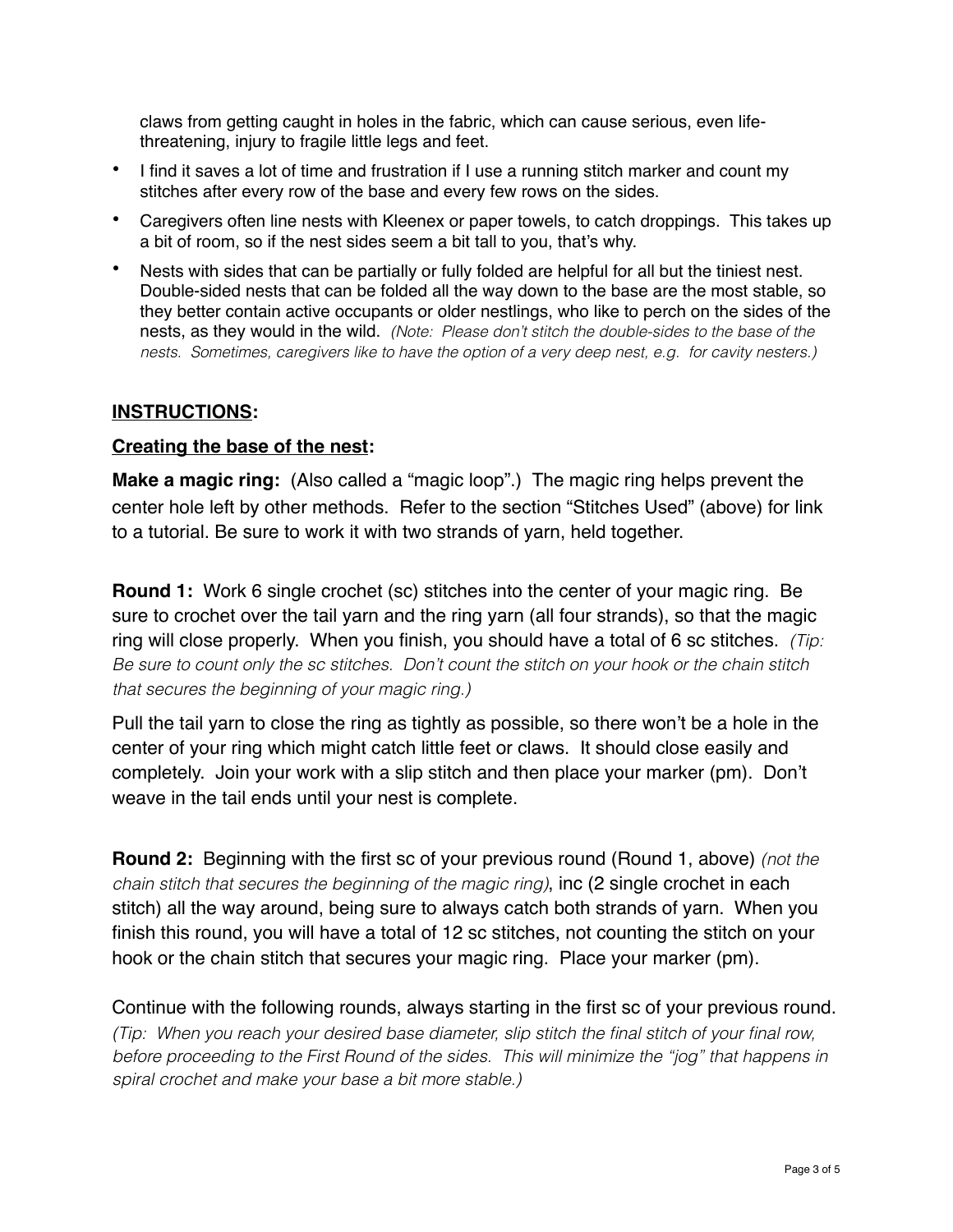**Round 3:** (sc in next sc, then inc in next sc) six times (18 stitches), pm **Round 4:** sc in next sc, then (inc, sc 2) five times, inc, sc 1 (24 stitches), pm **Round 5:** (sc 3, inc) six times (30), pm **Round 6:** sc 2 (inc, sc 4) five times, inc, sc 2 (36), pm **Round 7:** (sc 5, inc) six times (42), pm **Round 8:** sc 3 (inc, sc 6) five times, inc, sc 3 (48), pm **Round 9:** (sc 7, inc) six times (54), pm **Round 10:** sc 4 (inc, sc 8) five times, inc, sc 4 (60), pm **Round 11:** (sc 9, inc) six times (66), pm **Round 12:** sc 5 (inc, sc 10) five times, inc, sc 5 (72), pm

# **Creating the sides of the nest:**

**First Round:** sc in the back loop of every stitch, for this round only, being sure to catch both strands of the back loop. This round will create a ridge that will help keep the base of your nest flat and the sides upright. *(Note: At first, the ridge may seem to pull the walls inward. This is normal. Just keep the front side out, throughout the project.)*

**Subsequent Rounds for sides:** sc all stitches until the sides are approximately the height appropriate to the base. It's helpful to count your stitches, every few rows.

| Final Base<br>Round $#$ | <b>Base Diameter</b><br>(inches) | Side Height<br>Unfolded<br>(inches) | Side Height<br>Folded<br>(inches) | Number of<br>Side Rows<br><i>(including)</i><br><b>First Round</b> ) | Approx. Yarn<br>Required<br>(grams) |
|-------------------------|----------------------------------|-------------------------------------|-----------------------------------|----------------------------------------------------------------------|-------------------------------------|
| $\overline{\mathbf{3}}$ | 1.75                             | 1.25                                | n/a                               | $\overline{4}$                                                       | 6                                   |
| $\overline{4}$          | 2.25                             | $\overline{3}$                      | 1.5                               | 9                                                                    | 20                                  |
| 5                       | 2.75                             | $\overline{4}$                      | 1.5                               | 10                                                                   | 26                                  |
| 6                       | 3.5                              | 3.5                                 | 1.75                              | 12                                                                   | 38                                  |
| $\overline{7}$          | $\overline{4}$                   | 3.75                                | 1.75                              | 13                                                                   | 49                                  |
| 8                       | 4.25                             | 4.25                                | $\overline{2}$                    | 15                                                                   | 63                                  |
| 9                       | 5.25                             | 4.5                                 | 2.25                              | 16                                                                   | 75                                  |
| 10                      | 5.75                             | 5                                   | 2.5                               | 17                                                                   | 91                                  |
| 11                      | 6.5                              | 5.25                                | 2.75                              | 18                                                                   | 106                                 |
| 12                      | 7                                | 5.75                                | 3                                 | 19                                                                   | 120                                 |